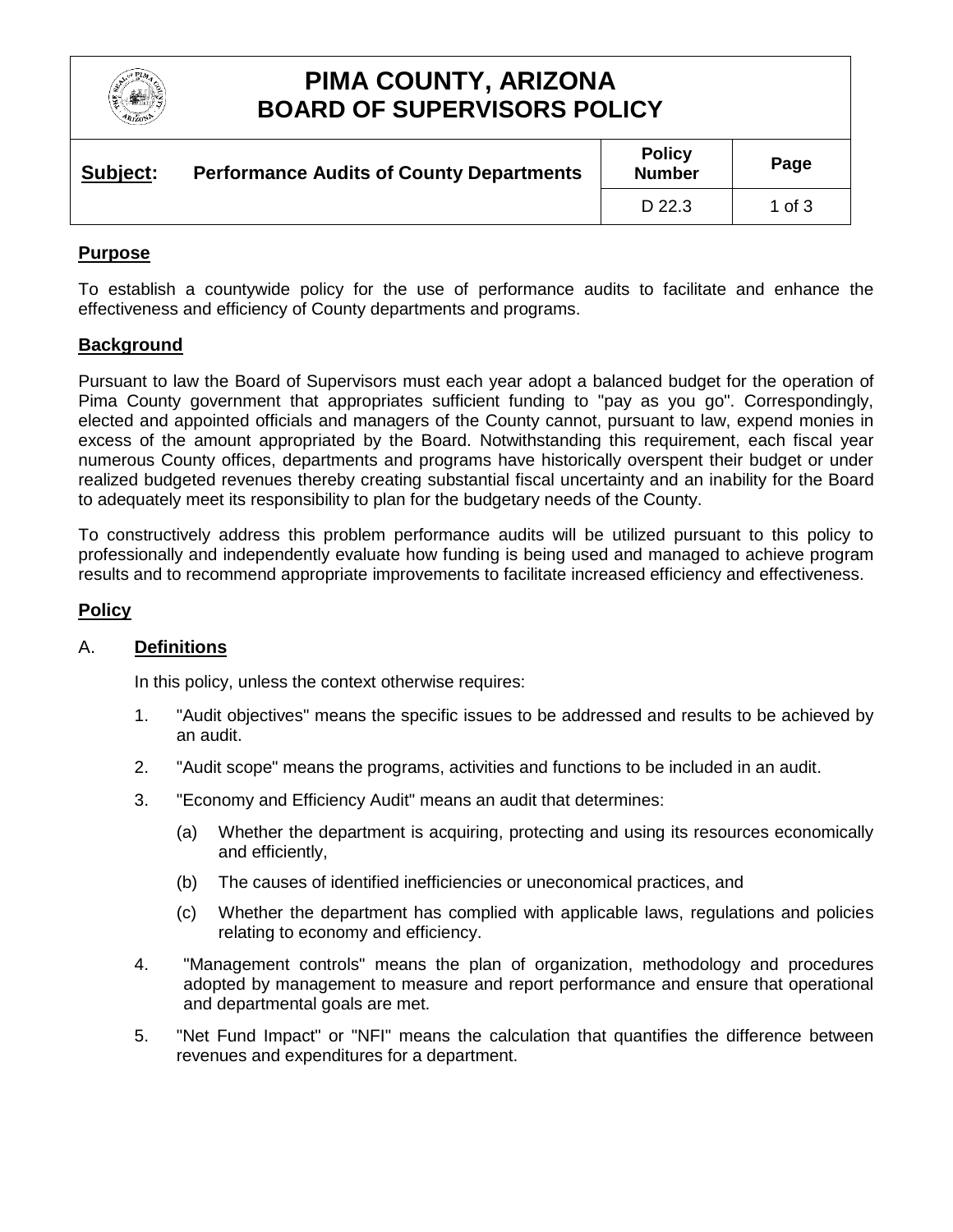

# **PIMA COUNTY, ARIZONA BOARD OF SUPERVISORS POLICY**

| Subject: | <b>Performance Audits of County Departments</b> | <b>Policy</b><br><b>Number</b> | Page       |
|----------|-------------------------------------------------|--------------------------------|------------|
|          |                                                 | D 22.3                         | $2$ of $3$ |

- 6. "Performance Audit" means the objective and systematic examination of evidence for the purpose of providing an independent assessment of the performance of a County department, program, activity or function in order to provide information to improve accountability to the public and facilitate fiscal and programmatic decision-making including the initiation or appropriate corrective action and includes an economy and efficiency audit and a program audit.
- 7. "Program Audit" means an audit that determines:
	- (a) The extent to which desired results or benefits are being achieved,
	- (b) The effectiveness of programs, activities, or functions, and
	- (c) Whether the department complies with laws, regulations and policies applicable to programs, activities, or functions.

## B. **Performance Audits to be Undertaken**

Each year those departments that exceeded their budgeted NFI for the previous fiscal year by more than \$250,000 shall be subject to a performance audit as described in Section D below. The County Administrator, based upon a review of the previous fiscal year's expenditures and revenues related each program within such a department, may limit the scope of the performance audit to only those programs, activities or functions that substantially contributed to the NFI exceedance or that have a cash deficit.

## C. **Selection of Auditors**

The County Administrator shall, at least biennially, advertise for interested consultants qualified to perform audits pursuant to this policy on an as needed basis. A Request for Qualifications shall be sent to each consultant who responds to the advertisement and to all certified MWBE firms qualified to perform the types of audits listed in the advertisement. All Qualifications Statements submitted in response to the Request for Qualifications shall be maintained by the County Administrator's Office. As performance audits are required pursuant to this policy, the County Administrator shall negotiate contracts with particular consultants based on subject matter expertise, availability and/or resources appropriate to the size of each audit. The contract shall identify the scope of work and the specific objectives for each audit. The contracts shall be executed by the County Administrator or the Board as required by the County Code.

## D. **Performance Audit Objectives and Conduct**

Each performance audit shall include a program audit and an economy and efficiency audit guided by specific audit objectives developed for each performance audit. The objectives of each performance audit may include, but are not limited to:

- 1. Determination of the cause(s) of NFI exceedance.
- 2. Identification of revenue enhancement opportunities.
- 3. Identification of opportunities for cost recovery.
- 4. Development of recommendations for achieving program and service delivery economies, cost efficiencies and operational improvements.
- 5. Assessment of the performance and compliance of department programs measured against the purpose or goals prescribed by law or regulation or set by management, applicable technical standards or norms, expert opinions, prior years' performance and performance of similar entities.
- 6. Assessment of existing management controls and development of recommendations for their Improvement.